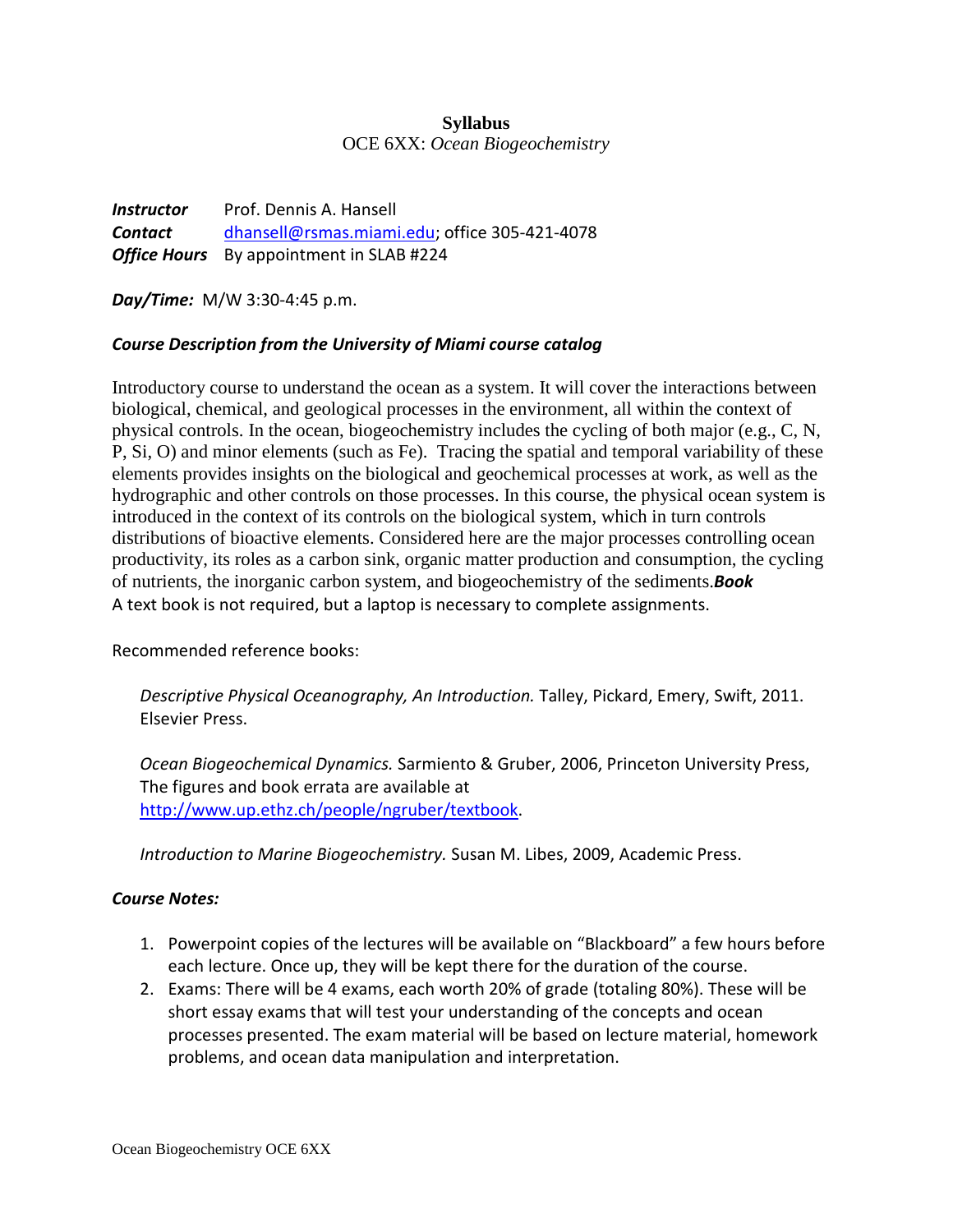- 3. Homework problems (10% of grade): Problems will be assigned when we first begin covering a topic, with the problems sets due 1 week from the assignment date. Late submissions of homework assignments will not be given full credit.
- 4. A 10-15 minute Powerpoint presentation (10% of grade) will be required of each student in the last days of class. The topic will be chosen by the student in consultation with the professor.
- 5. Grading is done on a curve. The key to a high grade is a high cumulative point total. Attendance and participation (your questions and discussion) will be recognized should your course grade be in the gray area.
- 6. Religious holidays/conflicts with test dates: If you have conflicts, notice from the student should be given to the instructor no later than the end of the first three meeting days of the course.
- 7. Attendance policy: I expect students to attend every class meeting in order to learn the material and be prepared for evaluation of their knowledge. Having more than 2 unexcused absences precludes earning an "A" in the course. Excused absences that I will try to accommodate include: personal illness, death or critical illness in the family, participation in university-sponsored activities, field research, jury and military duties.

**Guiding Quote**: "Doubt is the essence of science" (Bertrand Russell); in other words, do not believe everything you are told.

| Introduction to course                                              |
|---------------------------------------------------------------------|
| Ocean Physical System; surface circulation                          |
|                                                                     |
| Ocean Physical System; surface circulation                          |
| Ocean Data View (ODV)                                               |
|                                                                     |
| Ocean Data View (ODV)                                               |
| Ocean Physical System; deep circulation                             |
|                                                                     |
| Ocean Physical System; deep circulation                             |
|                                                                     |
|                                                                     |
| Review Exam; start Organic Matter Production                        |
| <b>Organic Matter Production</b>                                    |
|                                                                     |
| Oxygen in Upper Ocean                                               |
| Upper Ocean Nitrogen Cycle (New, Regenerated and Export Production) |
|                                                                     |
| Particulate Organic Matter (POM) Export                             |
| Dissolved Organic Matter (DOM)                                      |
|                                                                     |